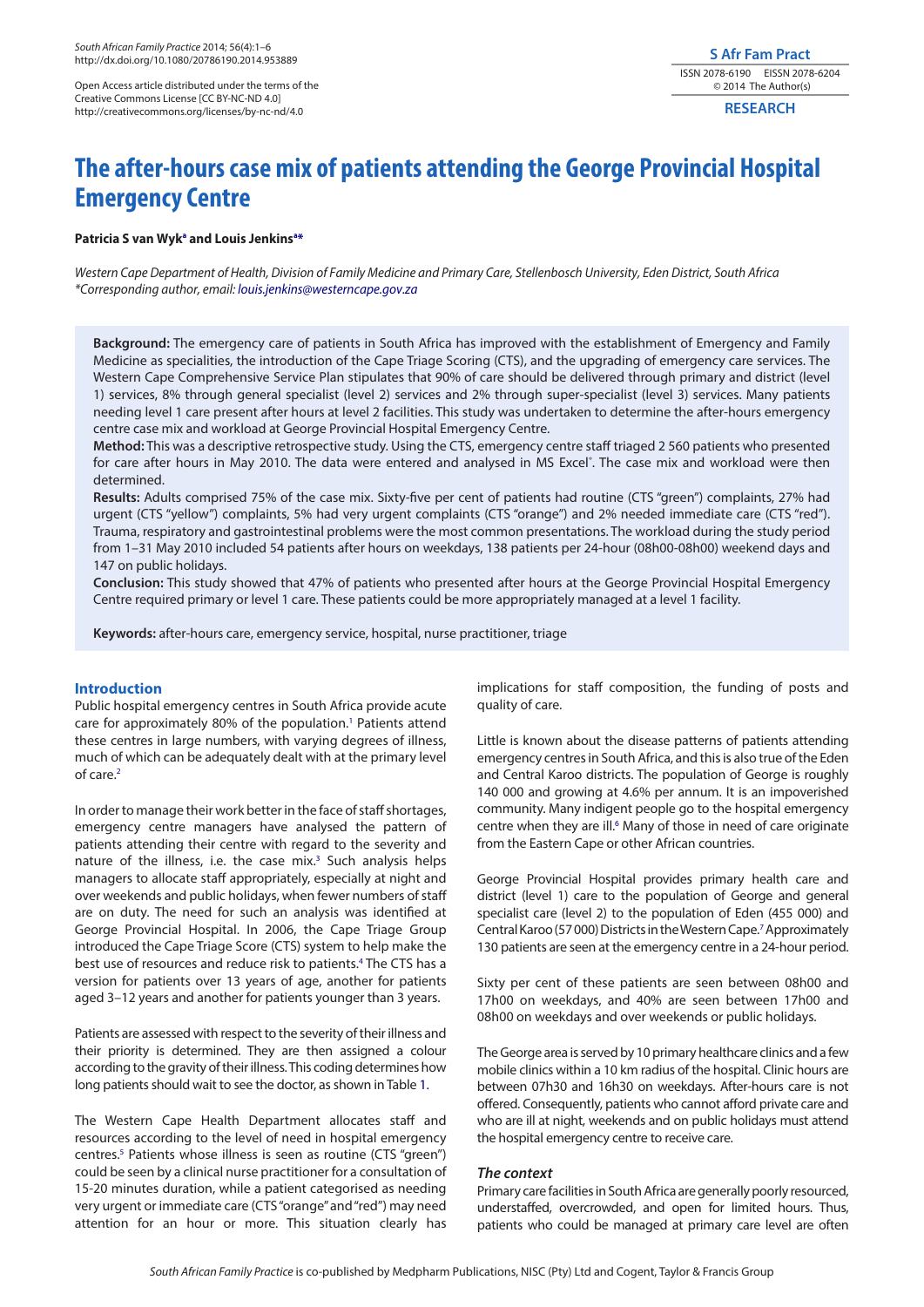<span id="page-1-0"></span>**Table 1:** The Cape Triage Score, detailing the colour coding and patient waiting times

| Colour | Priority    | Waiting time to see the doctor |
|--------|-------------|--------------------------------|
| Red    | Immediate   | 0 minutes                      |
| Orange | Very urgent | $<$ 10 minutes                 |
| Yellow | Urgent      | $< 60$ minutes                 |
| Green  | Routine     | < 240 minutes                  |
| Blue   | Dead        |                                |

obliged to seek care from hospital emergency centres. The emergency centres are consequently often overburdened by primary care patients suffering a wide range of trauma, acute and chronic illness, as well as tuberculosis and human immunodeficiency virus and acquired immune deficiency syndrome. The resulting overcrowding of emergency centres results in long waiting times, which potentially increase morbidity and mortality.

Nurse triage of local patients in emergency centres using the CTS has been shown to reduce patient waiting times for patients. Patients requiring immediate care (CTS "red") have been shown to experience a mean reduction in waiting time from 216 to 38 minutes, while patients requiring routine care (CTS "green") benefitted from a mean reduction in waiting time from 237 to 146 minutes.<sup>8</sup>

Emergency centre triage allows patients with problems requiring primary level care to be identified.<sup>[8](#page-4-7)</sup> Two independent emergency centres studies in the UK showed that 49% and 66% of emergency centres attendees had conditions where delayed management would be appropriate.<sup>9</sup> In another UK study, between 10% and 30% of emergency centres attendees had conditions requiring primary level care. Audits in a UK hospital demonstrated that primary care clinicians managed 27% of overall attendees at emergency centres[.10](#page-4-9)

Little is known of the pattern of patients attending emergency centres in South Africa, as few studies have been undertaken here[.11](#page-4-10) Wallis and Towmey showed that a significant proportion of the workload of community health emergency centres in Cape Town was emergency or urgent in nature, presented outside of normal office hours, involved a large paediatric case mix, and typically the patients self-presented[.11](#page-4-10) The planning and delivery of emergency centre care requires an understanding of the level of severity of patient illness (acuteness) and of the workload, which involves the number, nature and time of patient presentations. Case mix is described as a combination of triage level, final diagnosis and the nature of the procedures and investigations undertaken. Typically, the workload of an emergency centre is divided between emergency, urgent and routine cases. Studies reveal predictable peaks of attendance to which staff levels should be matched[.11](#page-4-10)

In South Africa, trauma centres are graded from level I to level IV, where level I is a major trauma centre and level IV is a primary care facility providing basic life support before patients are referred for definitive care[.14](#page-4-11) Approximately 33% of emergency centre admissions in South Africa are injury related, while in the USA the figure is 12%, and 8% in the UK[.13](#page-4-12) Clearly, staff in South African emergency centres need to be well trained in trauma care.<sup>11−[13](#page-4-12)</sup>

# *The hospital*

George Provincial Hospital, which has 260 beds, provides primary and district (level 1) care and general specialist (level 2) care to the largely uninsured population of George and surrounding areas. The hospital's emergency centre acts as the referral centre for all hospitals in the Eden and Central Karoo Districts. Patients are assessed as needing level 1 or level 2 care in relation to their diagnosis, their need for investigations or procedures, their need for specialist care and whether or not they need admission to hospital.

The emergency centre is staffed by four nurses after hours. These nurses triage patients, assist doctors, dispense medicines, accompany patients to the wards, assist with resuscitation and help in other wards when necessary. A medical officer and an intern attend to patients, oversee the 10-bedded ward and assist in theatre, as required.

Staff members who work in the emergency department are trained to use the CTS and to enter triage scores and patient waiting times on a standard data-capture form. CTS data from hospitals in the Western Cape are audited regularly by a triage group in Cape Town.

# **Method**

This retrospective descriptive study was conducted to describe the case mix of patients attending the George Provincial Hospital Emergency Centre after hours and to determine the after-hours workload.

Patients who attended the George Provincial Hospital Emergency Centre and who were triaged after hours from 1–31 May 2010 were included in the study. A total of 2 560 patients were recorded in the emergency centre patient register as having attended after hours during this period. Their medical records were retrieved and data extracted. Patients who were dead on arrival or whose records could not be traced were excluded from the study.

Patient details were recorded on a standard data-capture form. These data were then entered into an Microsoft<sup>®</sup> Excel<sup>®</sup> spreadsheet and analysed using Statistica<sup>®</sup> version 8 by the Centre for Statistical Consultation at Stellenbosch University.

### **Results**

Altogether, 2 560 patients were triaged using the CTS. Of those triaged, there were incomplete files for five patients, 33 absconded before they could be seen by the doctor and six died. Of the triaged patients, 1 899 (74.2%) were adults, 215 (8.4%) children aged 3–12 years and 446 (17.4%) children younger than three years.

Patients triaged as needing routine care (code "green") totalled 1 665 (65%), patients triaged as needing urgent care (code "yellow") totalled 678 (27%), patients triaged as needing very urgent care (code "orange") totalled 127 (5%), patients triaged needing immediate care (code "red") amounted to 50 (2%) and no data were obtained for (25) 1% of the patients. Figure [1](#page-2-0) shows the breakdown of patients triaged in May 2010 by colour code.

# *Patients triaged as needing routine care (CTS "green")*

The breakdown of the 1 665 (65%) "green" patients triaged as needing routine care (CTS "green") were as follows: 73% were adults, 9% children and 18% infants.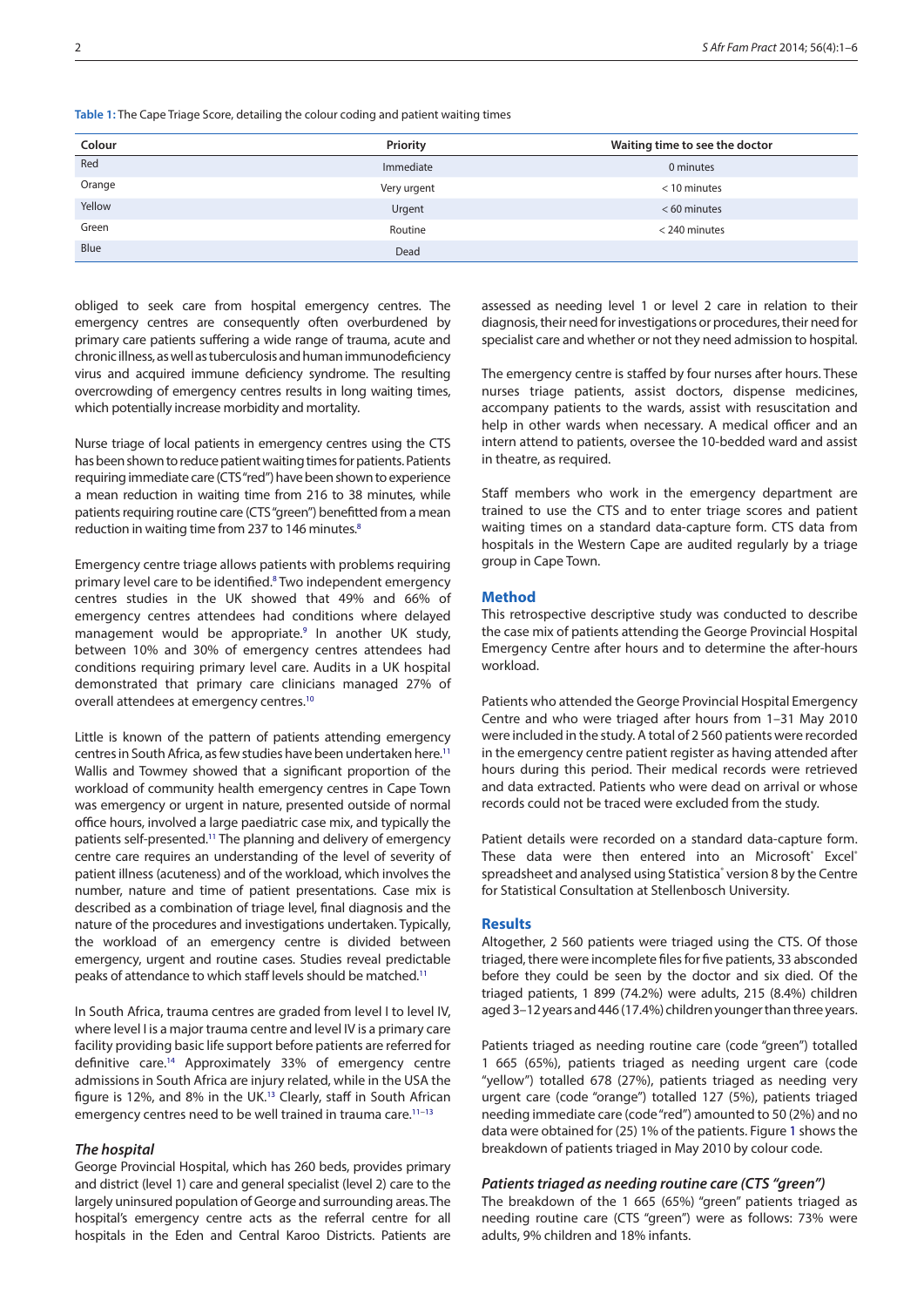

<span id="page-2-0"></span>**Figure 1:** Patients triaged according to the Cape Triage Score (CTS) colour code

The most common presentations in both the adults and children were trauma related, followed by gastrointestinal and respiratory complaints. The most common presentations in infants were gastrointestinal complaints, followed by respiratory complaints and injuries.

The main diagnoses made with respect to the adults were injury related, followed by gastritis, lower respiratory tract infection and tuberculosis. The main diagnoses made with respect to children were injury related, followed by lower respiratory tract infection, then gastroenteritis. However, the main diagnosis made with regard to infants was gastroenteritis, followed by lower respiratory tract infection (Table [2\).](#page-1-0)

Of the 1 665 patients triaged as routine (CTS code "green"), 987 (59%) required level 1 care and 137 (14%) investigation. A further 678 patients (41%) needed level 2 care, of whom 312 patients (46%) required investigation. Of patients triaged as needing routine care (CTS code "green"), 1 399 (84%) were discharged and 266 (16%) admitted.

# *Patients triaged as needing urgent care (CTS "yellow")*

Seventy-eight per cent of patients triaged as needing urgent care (CTS "yellow") were adults, 8% were children and 14% infants. The most common cause for adults attending was trauma, followed by respiratory and gastrointestinal complaints. Children most commonly presented with respiratory complaints, followed by

trauma-related and gastrointestinal complaints. Infants presented with respiratory, followed by gastrointestinal complaints.

The main diagnosis made with respect to adults was injury related, followed by lower respiratory tract infection, tuberculosis and gastroenteritis. Lower respiratory tract infection was the main diagnosis in children, followed by injury-related diagnoses and then gastroenteritis. In infants, pneumonia was the main diagnosis, followed by gastroenteritis (Table [3\).](#page-1-0)

Of all patients requiring urgent care (code "yellow"), 51% were admitted and 49% discharged without admission.

#### *Patients triaged as needing very urgent care (CTS "orange")*

Sixty-seven per cent of patients triaged as needing very urgent care (CTS "orange") were adults, 7% were children and 26% infants. Adults most commonly presented with trauma-related complaints, followed by cardiovascular and respiratory complaints. Forty-five per cent of children presented with respiratory complaints, followed by 33% with trauma-related complaints. Forty-five per cent of infants presented with respiratory, and 42% with gastrointestinal, complaints.

The most frequent diagnosis in adults was injury related, followed by myocardial infarction or angina, then pneumonia and tuberculosis. In children, the main diagnoses were lower respiratory tract infections, followed by injury-related conditions. The main diagnosis in infants was pneumonia, followed by gastroenteritis.

Of all patients triaged as needing very urgent care (CTS "orange"), 70% were admitted to hospital and 30% discharged without admission.

# *Patients triaged as needing immediate care (CTS code "red")*

Adults comprised 78% and infants 22% of patients triaged as needing immediate care (CTS code "red"). There were no children in this category. Medical conditions constituted the most common emergency in adults, followed by surgical conditions, while infants mostly presented with respiratory emergencies. Investigations were performed on all but four cases. Ninety-two per cent of patients required hospital admission and 8% were discharged.

**Table 2:** Presentations and main diagnosis of routine patients (Cape Triage Score "green")\*

| <b>Patients</b>            | Most common presentation | n(% )    | <b>Main diagnosis</b>                       |  |
|----------------------------|--------------------------|----------|---------------------------------------------|--|
| Adults<br>$n = 1207(73%)$  | Trauma                   | 384 (23) | Injury related                              |  |
|                            | Gastrointestinal         | 137(8)   | Gastritis or gastroenteritis                |  |
|                            | Respiratory              | 96(6)    | Tuberculosis or lower respiratory infection |  |
|                            | Forensic                 | 91(5.5)  |                                             |  |
|                            | Other                    | 499 (30) |                                             |  |
| Children<br>$n = 151 (9%)$ | Trauma                   | 33(2)    | Injury related                              |  |
|                            | Respiratory              | 30(2)    | Lower respiratory infection                 |  |
|                            | Gastrointestinal         | 20(1)    | Gastroenteritis                             |  |
|                            | Other                    | 68 (4)   |                                             |  |
| Infants<br>$n = 307(18%)$  | Gastrointestinal         | 119(7)   | Gastroenteritis                             |  |
|                            | Respiratory              | 91(5.5)  | Lower respiratory infection                 |  |
|                            | Trauma                   | 17(1)    | Other                                       |  |
|                            | Other                    | 80(5)    |                                             |  |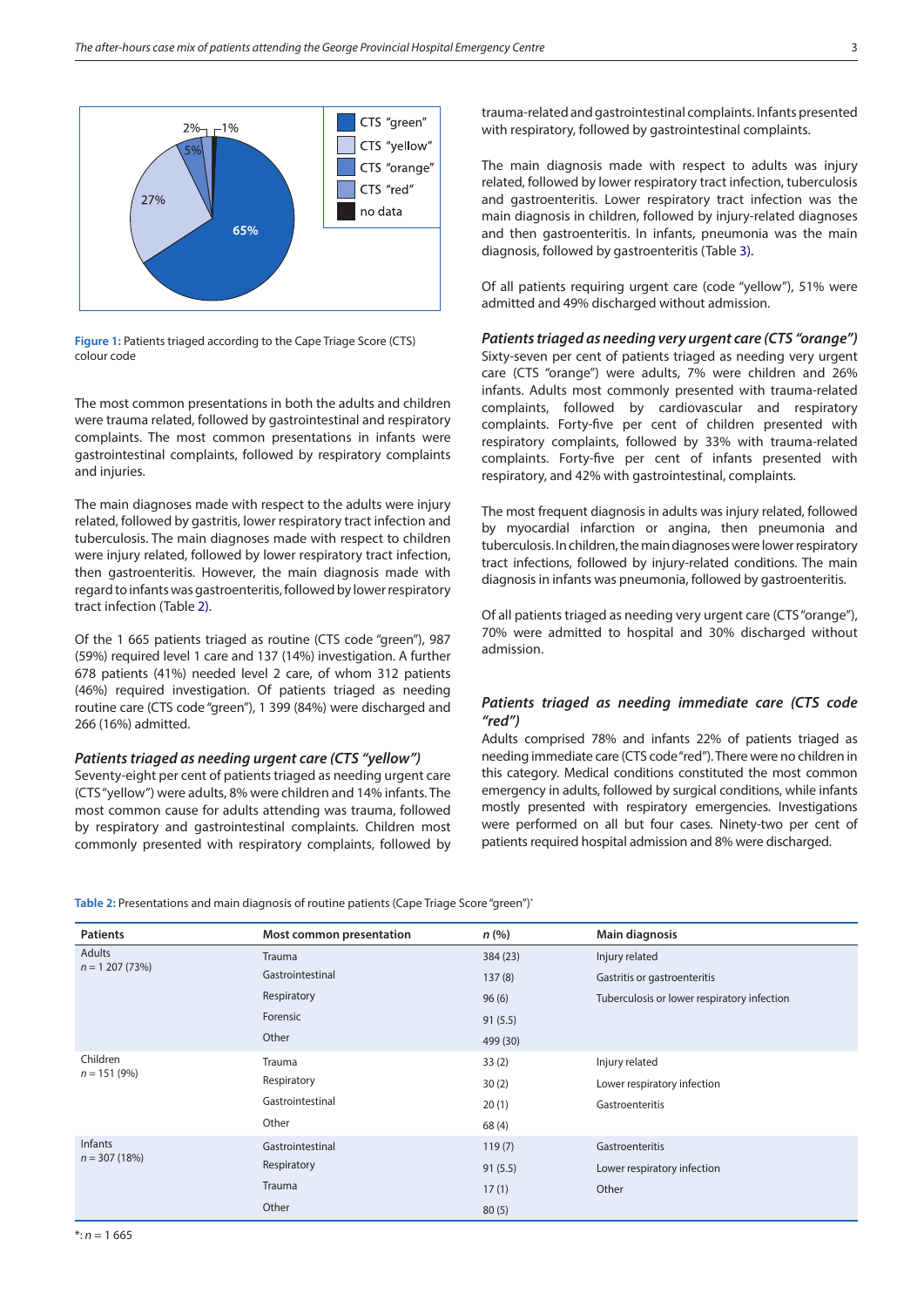**Table 3:** Presentation and main diagnosis of patients needing urgent attention (Cape Triage Score "yellow"[\)\\*](#page-3-0)

| <b>Patients</b>         | Most common presentation | n(% )   | Main diagnosis                              |
|-------------------------|--------------------------|---------|---------------------------------------------|
| Adults<br>$n = 513(78)$ | <b>Trauma</b>            | 182(27) | Injury related                              |
|                         | Respiratory              | 111(16) | Tuberculosis or lower respiratory infection |
|                         | Gastrointestinal         | 42(6)   | Gastroenteritis                             |
|                         | Neurology                | 31(5)   | Epilepsy                                    |
|                         | Other                    | 165(24) |                                             |
| Children<br>$n = 53(8)$ | Respiratory              | 19(3)   | Lower respiratory infection                 |
|                         | Gastrointestinal         | 5(1)    | Gastroenteritis                             |
|                         | Trauma                   | 14(2)   | Injury related                              |
|                         | Other                    | 14(2)   |                                             |
| Infants<br>$n = 94(14)$ | Respiratory              | 43(6)   | Pneumonia or lower respiratory infection    |
|                         | Gastrointestinal         | 34(5)   | Gastroenteritis                             |
|                         | Other                    | 18(3)   |                                             |

<span id="page-3-0"></span> $\cdot n = 678$ 

# *Workload and level of care*

Patients were defined as requiring level 2 care if they were admitted to the hospital, needed further investigations or procedures, or were consulted by a level 2 specialist from the hospital. Patients were defined as needing level 1 care if they were completely managed by the staff in the emergency centre without the need for any of the above. One medical officer and an intern provided after-hours cover in the emergency centre on weekdays, while two medical officers and an intern provided cover over weekends. The emergency centre was staffed by three medical officers and an intern during routine office hours.

Of the 2 560 patients triaged, 1 203 (47%) required primary (level 1) care, while 1 332 (52%) needed secondary (level 2) care (data were not obtained for 1%). Of those requiring level 1 care, 987 (39%) were coded CTS "green", 174 (7%) were coded CTS "yellow" and 42 (1%) were coded CTS "orange" and "red". Therefore, the triage colour did not always predict the eventual level of care required.

On average, 53 patients attended after hours on weekdays, which included four patients triaged as "orange" or "red". On average, 137 patients attended per day on weekends, which included nine patients triaged as "orange" or "red". On average, 147 patients attended per day on public holidays.

Four nurses were allocated to the emergency centre on weekday and weekend after-hours shifts, while 7–8 nurses were allocated on day and weekend shifts. Peak patient attendance was noted between 16h00 and 22h00 on weekdays, and between 13h00 and 24h00 on weekends and public holidays.

Table 4 and 5 show the average workload after hours on weekdays and weekends.

# **Discussion**

Seventy-four per cent of patients triaged after hours in May 2010 were adults, followed by infants (17.4%) and children (8.4%). Sixtyfive per cent of patients attended with routine complaints (CTS code "green"), while 27% needed urgent care (CTS code "yellow)". Less than 10% of patients needed very urgent or immediate care (CTS codes "orange" and "red", respectively). This pattern of attendance is in accordance with other South African studies[.11−13](#page-4-10)

The main diagnoses in CTS "green" adult patients were trauma, followed by gastritis, lower respiratory tract infection and tuberculosis. In children, the main diagnoses were trauma, followed by lower respiratory tract infection, then gastroenteritis. In infants, however, the main diagnosis was gastroenteritis, followed by lower respiratory tract infection. This correlates with what is experienced nationally in South Africa.<sup>1-3</sup>

The after-hours workload was identified as 23 patient hours per 15-hour weekday shift, and 58 patient hours per 24-hour weekend shift. The emergency centre was staffed by two doctors and four nurses per after-hours weekday shift, and three doctors and seven nurses during the weekend daytime shift, and four nurses per weekend night-time shift. The staffing level at the George Provincial Hospital Emergency Centre compares well with international staff ratios according to the acuity levels of patients[.15](#page-4-13) However, a workload is a multidimensional concept that must incorporate all of the activities that doctors and nurses need to perform in the emergency centre, including "mental workload"[.16](#page-4-14)

This was a retrospective, descriptive study and the findings are not necessarily generalisable. The emergency centre patient register is completed by the nursing staff, and the files drawn according to the recorded triage time by the nursing personnel and the doctors' notes. There is a chance of data-entry error.

Existing primary care facilities for the population of George are only open for nine hours a day during the week. Consequently, patients who are ill when the clinics are closed go to the hospital emergency centre for primary care. This pattern of attendance is inappropriate and results in congestion in the emergency centre, delays in the treatment of patients needing more urgent (level 2) care, avoidable conflict in the waiting areas and increased pressure on resources. Recent work performed in the same emergency centre found that 88.2% of emergency centre attendees were self-referred and 30.2% had complaints relating to conditions that had persisted for more than a month.<sup>18</sup> The authors found that the attendance of only 4.7% of self-referred "green" patients was appropriate for the emergency centre. Patients cited the lack of primary healthcare services after hours as a compelling reason why they presented at the emergency centre.<sup>18</sup>

Nearly half of the patients attending the emergency centre needed primary (level 1) care. Those patients who were coded CTS "green" required a total of seven hours attention per weekday night-time shift and 18 hours of attention per weekend shift. Primary care patients needing more urgent care (CTS "yellow") required 1.5 hours of attention per weekday after-hours shift and five hours of attention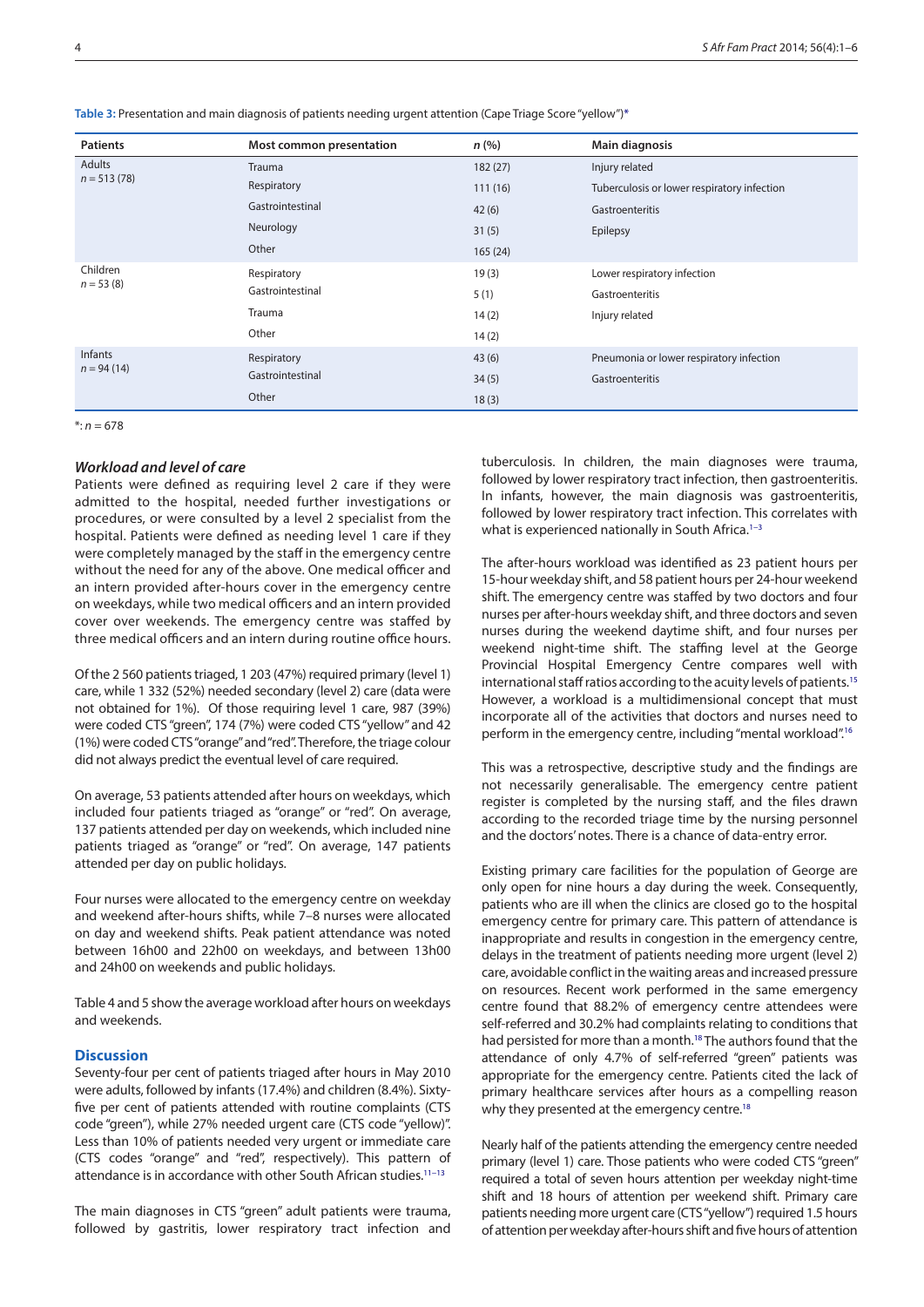**Table 4:** Workload after hours on weekdays according to the Cape Triage Score colour and level of care

| Triage colour and<br>average time/patient | Level 1 patients,<br>$n = 25(47%)$ | Time in minutes<br>(hours) | Level 2 patients,<br>$n = 28(52%)$ | Time in minutes<br>(hours) | Total patient hours/<br>shift |
|-------------------------------------------|------------------------------------|----------------------------|------------------------------------|----------------------------|-------------------------------|
| Green: 20 minutes                         | 21                                 | 420(7)                     | 14                                 | 280(4.7)                   | 11.7                          |
| Yellow: 30 minutes                        |                                    | 90(1.5)                    |                                    | 330 (5.5)                  |                               |
| Orange and red: 60<br>minutes             |                                    | 60(1)                      |                                    | 180(3)                     | 4                             |
| <b>Total</b>                              | 25                                 | 570 (9.5)                  | 28                                 | 790 (13.3)                 | 23                            |

**Table 5:** Workload after hours on weekends according to the Cape Triage Score colour and level of care per 24 hour-period

| Triage colour and<br>average time/patient | Level 1 patients,<br>$n = 65(47%)$ | Time in minutes<br>(hours) | Level 2 patients,<br>$n = 72(52%)$ | Time in minutes<br>(hours) | Total patient hours/<br>shift |
|-------------------------------------------|------------------------------------|----------------------------|------------------------------------|----------------------------|-------------------------------|
| Green: 20 minutes                         | 54                                 | 1080 (18)                  | 36                                 | 720 (12)                   | 30                            |
| Yellow: 30 minutes                        | 10                                 | 300(5)                     | 28                                 | 840 (14)                   | 19                            |
| Orange and red: 60<br>minutes             |                                    | 60(1)                      | 8                                  | 480(8)                     | q                             |
| Total                                     | 65                                 | 1 440 (24)                 | 72                                 | 2 040 (34)                 | 58                            |

per weekend shift. These patients are currently managed in a secondary (level 2) facility, while they could be managed by a doctor and/or a clinical nurse practitioner at a primary care facility (level 1). The need for an after-hours primary care facility (level 1) was determined as being 8.5 hours per shift during weekdays and 23 hours per weekend shift. This need for primary care could be met by a primary care facility outside the secondary hospital, or by a primary care unit attached to the emergency centre inside the hospital, or even as a dedicated fast-track area to deal with low-acuity patients[.15](#page-4-13)

The South African Minister of Health, Dr Aaron Motsoaledi, recently stated that "going to a hospital, instead of a clinic, had become the norm in South Africa, and it is crippling the country's health system. This practice is not normal".<sup>[17](#page-5-1)</sup>

#### **Conclusion**

This study was undertaken to determine the after-hours case mix at the George Provincial Hospital Emergency Centre. Forty-seven per cent of patients who attended the emergency centre needed primary care. These patients could be more appropriately managed in a primary care facility. These findings point to a clear need for a primary care facility to deliver after-hours care to the population of George. Such a facility could either be separate from the hospital, or incorporated with the emergency centre in such a way as to improve patient flow without impeding access to care by patients needing more urgent attention.

*Acknowledgements*—The assistance of Dr L Jenkins, Prof B Mash, Mr J Harvey (Stellenbosch University statistician), two administrative clerks and the support of my spouse is acknowledged.

#### **References**

- <span id="page-4-0"></span>1. Bradshaw D, Groenewald P, Laubscher R, et al. Initial burden of disease estimates for South Africa, 2000. S Afr Med J 2003;93:682–88.
- <span id="page-4-1"></span>2. Comprehensive service plan for the implementation of healthcare 2010.Western Cape: Department of Health; 2007 [cited 2011 Aug]. Available from: [http://www.westerncape.gov.za/general-publication/](http://www.westerncape.gov.za/general-publication/comprehensive-service-plan-implementation-health-care-2010) [comprehensive-service-plan-implementation-health-care-2010](http://www.westerncape.gov.za/general-publication/comprehensive-service-plan-implementation-health-care-2010)
- <span id="page-4-2"></span>3. Heavens J. Case mix-the missing link in South African Healthcare Management. South Africa: The Health Informatics R&D Co-ordination Programme of the Informatics & Communication Group; 1999 [cited 2011 Aug]. Available from: [http://www.worldcat.org/title/casemix-](http://www.worldcat.org/title/casemix-the-missing-link-in-south-african-healthcare-management-an-overview-of-casemix-groupings-such-as-drgs-and-hrgs-their-use-for-improved-clinical-and-administrative-healthcare-management-and-recommendations-for-a-way-forward-in-south-africa/oclc/46591841)

[the-missing-link-in-south-african-healthcare-management-an](http://www.worldcat.org/title/casemix-the-missing-link-in-south-african-healthcare-management-an-overview-of-casemix-groupings-such-as-drgs-and-hrgs-their-use-for-improved-clinical-and-administrative-healthcare-management-and-recommendations-for-a-way-forward-in-south-africa/oclc/46591841)[overview-of-casemix-groupings-such-as-drgs-and-hrgs-their-use-for](http://www.worldcat.org/title/casemix-the-missing-link-in-south-african-healthcare-management-an-overview-of-casemix-groupings-such-as-drgs-and-hrgs-their-use-for-improved-clinical-and-administrative-healthcare-management-and-recommendations-for-a-way-forward-in-south-africa/oclc/46591841)[improved-clinical-and-administrative-healthcare-management-and](http://www.worldcat.org/title/casemix-the-missing-link-in-south-african-healthcare-management-an-overview-of-casemix-groupings-such-as-drgs-and-hrgs-their-use-for-improved-clinical-and-administrative-healthcare-management-and-recommendations-for-a-way-forward-in-south-africa/oclc/46591841)[recommendations-for-a-way-forward-in-south-africa/oclc/46591841](http://www.worldcat.org/title/casemix-the-missing-link-in-south-african-healthcare-management-an-overview-of-casemix-groupings-such-as-drgs-and-hrgs-their-use-for-improved-clinical-and-administrative-healthcare-management-and-recommendations-for-a-way-forward-in-south-africa/oclc/46591841)

- <span id="page-4-3"></span>4. Wallis PA, Gottschalk SB, Wood D, Bruijns S, de Vries S, Balfour C. The Cape Triage Score – a triage system for South Africa. S Afr Med J. 2006;96(1):53–6.
- <span id="page-4-4"></span>5. Acute emergency case load management policy. Western Cape policy H23/2007.Department of Health; 2007 [cited 2011 Oct].
- <span id="page-4-5"></span>6. George municipality final draft integrated development plan 2007–2011. George Municipality; 2007 [cited 2011 Aug]. Available from: [http://www.westerncape.gov.za/annual-publication/george](http://www.westerncape.gov.za/annual-publication/george-municipality-integrated-development-plan-20072008)[municipality-integrated-development-plan-20072008](http://www.westerncape.gov.za/annual-publication/george-municipality-integrated-development-plan-20072008)
- <span id="page-4-6"></span>7. Statistics South Africa. Census 2001: Primary Tables Western Cape– '96 and 2001 Compared. Pretoria: Statistics South Africa; 2004 [cited 2011 Aug]. Available from: [www.statssa.gov.za/census01/html/WCPrimary.](http://www.statssa.gov.za/census01/html/WCPrimary.pdf) [pdf](http://www.statssa.gov.za/census01/html/WCPrimary.pdf)
- <span id="page-4-7"></span>8. Bruijns SR, Wallis LA, Burch VC. Effect of introduction of nurse triage on waiting times in a South African emergency department. Emerg Med J. 2008;25(7):395–7[. http://dx.doi.org/10.1136/emj.2007.049411](http://dx.doi.org/10.1136/emj.2007.049411)
- <span id="page-4-8"></span>9. Robertson-Steel IRS. Providing primary care in the accident and emergency department. BMJ 1998;316(7129):409–10. [http://dx.doi.](http://dx.doi.org/10.1136/bmj.316.7129.409) [org/10.1136/bmj.316.7129.409](http://dx.doi.org/10.1136/bmj.316.7129.409)
- <span id="page-4-9"></span>10. Carson D, Clay H, Stern R. Primary care and emergency departments: report from the primary care foundation. United Kingdom; 2010 [cited 2011 Aug]. Available from: www.rcn.org.uk/\_data/assets/pdf\_ [file/0003/.../Research2013Fr44.pdf](http://www.rcn.org.uk/__data/assets/pdf_file/0003/.../Research2013Fr44.pdf)
- <span id="page-4-10"></span>11. Wallis LA, Twomey M. Workload and case mix in Cape Town emergency departments. S Afr Med J. 2007;97(12):1276–80.
- 12. Hanewinckel R, Jongman P, Wallis LA, Mulligan MT. Emergency medicine in Paarl, South Africa: a cross-sectional descriptive study. Int J Emerg Med. 2010;3(3):143–150.
- <span id="page-4-12"></span>13. Hodkinson PW, Wallis LA. Cross-sectional survey of patients presenting to a South African emergency centre. Emerg Med J. 2009;26(9):635–40. <http://dx.doi.org/10.1136/emj.2008.063362>
- <span id="page-4-11"></span>14. Hardcastle TC, Steyn E, Boffard K, et al. Guideline for the assessment of trauma centres for South Africa. S Afr Med J. 2011;101(3):189–94.
- <span id="page-4-13"></span>15. Dreyer JF, McLeod SL, Anderson CK, Carter MW, Zaric GS. Physician workload and the Canadian emergency department triage and acuity Scale: the predictors of workload in the emergency room (power) study. CJEM. 2009;11(4):321–9.
- <span id="page-4-14"></span>16. Levin S, Sauer L, Kelen G, Kirsch T, Pham J, Desai S. et al. Situational awareness and workload in the emergency department. Society for health systems Conference & Expo 2011.Orlando: Johns Hopkins University School of Medicine; 2011 [cited 2011 Oct]. Available from: <http://www.xcdsystem.com/shs/cdrom/prof92.html>